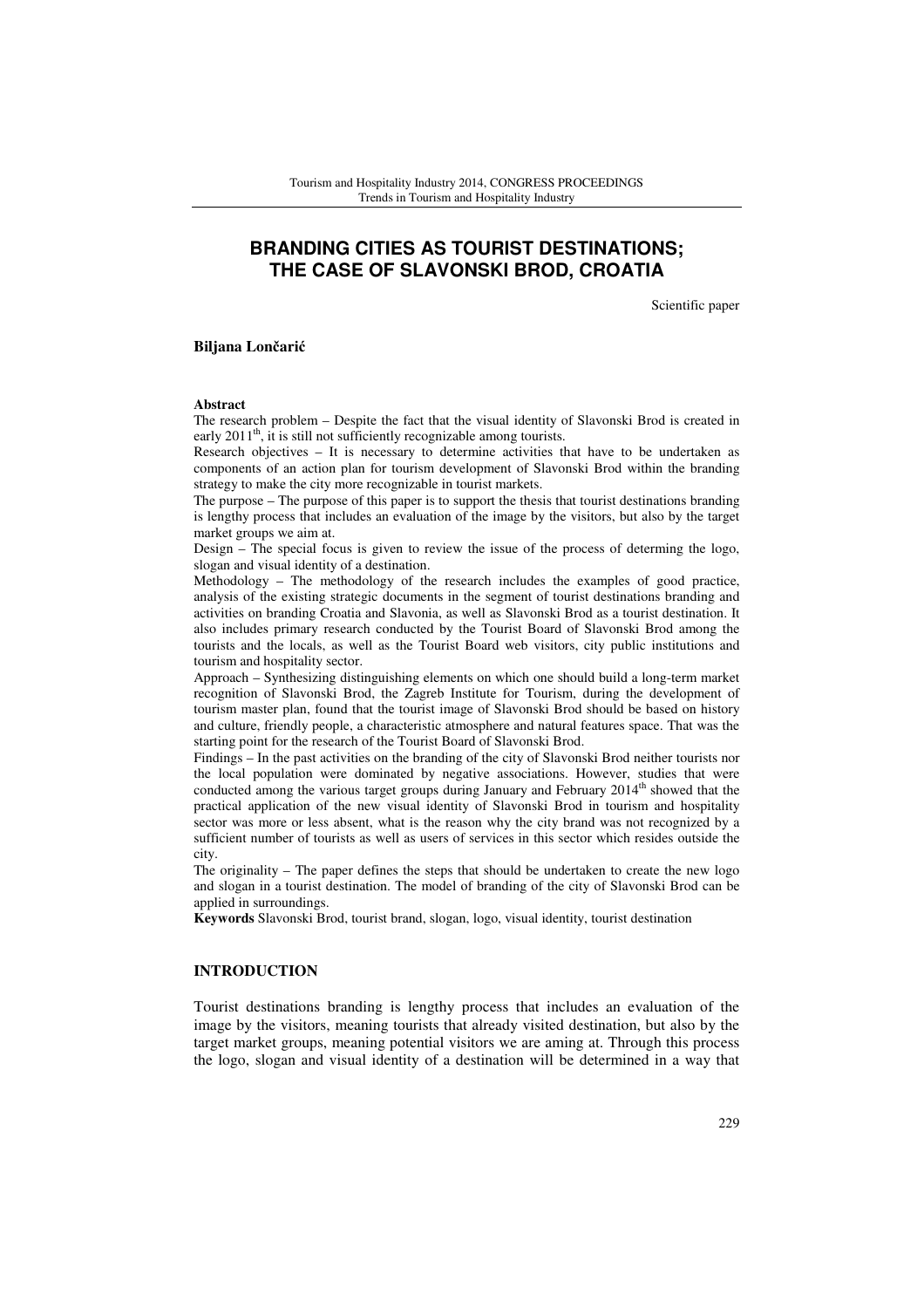logo must be congruent with the image a destination seeks to create, while a slogan should convey information about the destination.

Synthesizing distinguishing elements on which one should build a long-term market recognition of Slavonski Brod, the Zagreb Institute for Tourism, during the development of tourism master plan, found that the tourist image of Slavonski Brod should be based on history and culture, friendly people, a characteristic atmosphere and natural features space.

Following the research results, the Tourist Board of Slavonski Brod in collaboration with the Zagreb Faculty of Graphic Arts, conducted, during December 2010<sup>th</sup> and January  $2011^{th}$ , a contest among regular students to determine the slogan and visual identity of Slavonski Brod. The best selected solution has been based on the evaluation of the jury, including the results of electronic voting, treated as a single voice.

The main problems appeared from the fact that although the visual identity of Slavonski Brod is created in early  $2011<sup>th</sup>$ , it is still not sufficiently recognizable among tourists. Therefore, the main objective of the Tourist Bord of Slavonski Brod research was to determine activities that have to be undertaken as components of an action plan for tourism development of Slavonski Brod within the branding strategy to make the city more recognizable in tourist markets, while the research question was to determine if the visual identitiy of the city of Slavonski Brod has been applied sufficiently.

 There were several methodologies applied in this paper. One of the methodologies was desk research based on all relevant domestic and foreign expert and scientific literature about the research theme which has been studied. The results of the research have been interpreted by using methods of economic analysis and descriptive methods. The methodology of the research also included analysis of the examples of good practice as well as analysis of the existing strategic documents in the segment of tourist destinations branding and activities on branding Croatia, Slavonia and Slavonski Brod as tourist destinations. It also included primary research conducted by the Tourist Board of Slavonski Brod among the tourists and the locals, as well as the Tourist Board web visitors, city public institutions and tourism and hospitality sector.

The work consists of an introductory section that lists the main problems, objective and methodology of the Tourist Board research, which is followed by review of the literature and the authors who wrote about tourist destination branding. In continuation of this paper are examples of good practice from the environment, as well as an overview of the activities in branding Croatia, the region of Slavonia and the city of Slavonski Brod as tourist destinations. The following is a part of the work which gives an overview of the methodology and results of primary research conducted by the Tourist Board of Slavonski Brod and concluding remarks.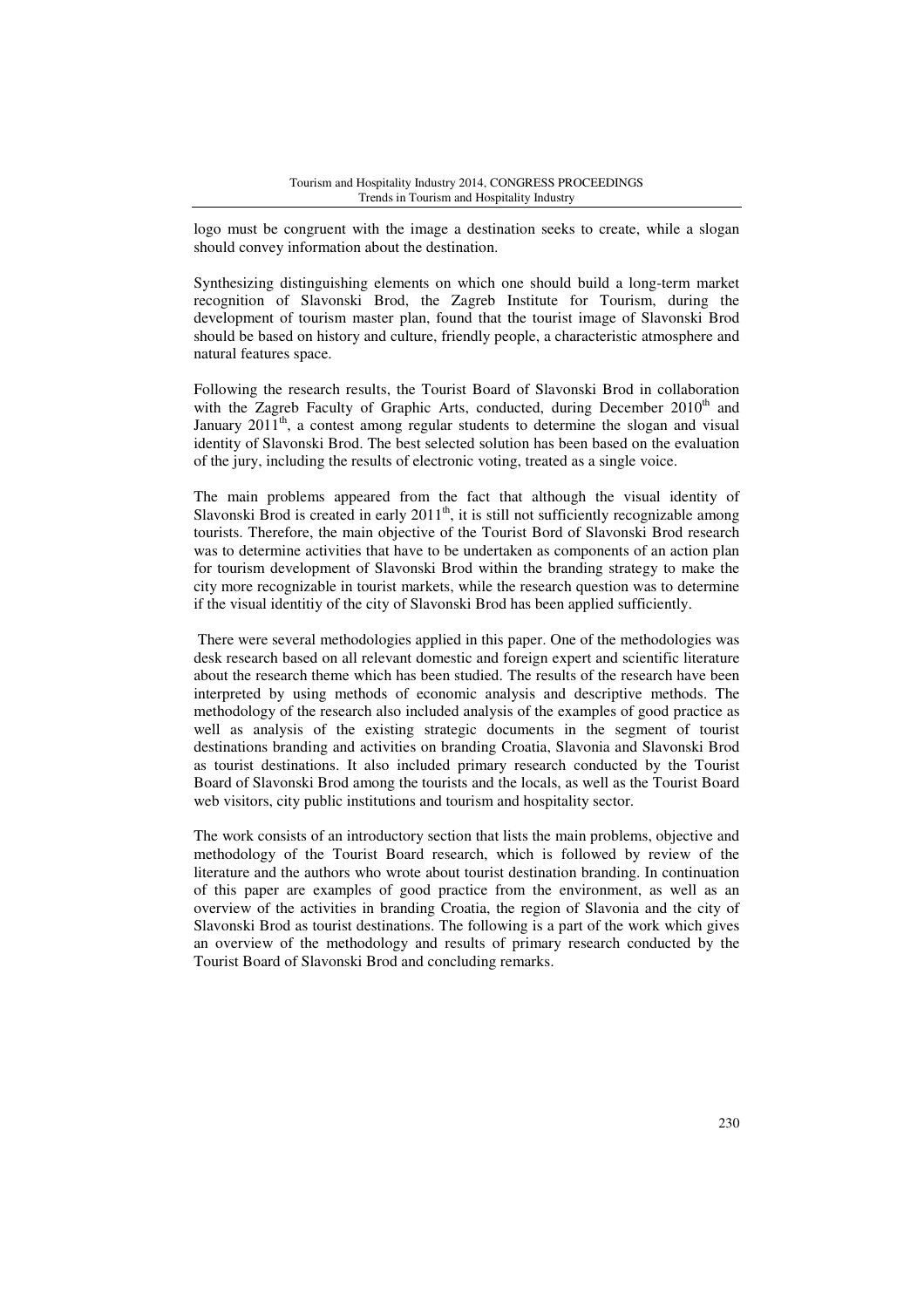### **1. LITERATURE REVIEW**

In order to achieve marketing objectives of tourism development of specific tourist destinations, it is necessary to apply different strategies. One of them is the positioning strategy and establishing brand products.

Different authors approach to the process of establishing brands through which actually develops the identity of a particular area in relation to competing destinations in different ways.

Kotler<sup>1</sup> observes the strategy of positioning and establishing brand products as a continuous process of exploring the image of a tourist destination among specific target market groups, which are determined by comparative advantages of destinations, factors that affect the image of the destination, change in image created over a longer time period, crisis situations management related to the image (image related crisis) and relevant messages sent to a different audience.

According to Balakrishnan<sup>2</sup>, the starting point in creating a strategy for positioning and establishing brand represents a vision that is achieved by composing elements which attract visitors, helping them decide to visit some destination and make them loyal. Its action begins in the country of a guest residence, enhances during the arrival and during the stay in a tourist destination, it is also present at the time of leaving the destination, and by the end of the visit. Creating an experience, a destination can boost its image, but it should be borne in mind that too many brands in a destination can lead to confusion, in the sense that a guest decides to visit more difficult.

Pike<sup>3</sup> emphasis on positioning strategy focusing on one or a few key attributes and while tourist destinations positioning proposes in a number of steps such as identifying target markets and travel contexts, identifying groups of competing destinations in the target market and in a given context travel, identifying the motivations and benefits of previous visitors, as well as those who have not visited destination, identifying perceptions of the strengths and weaknesses of each of the competing destinations, identifying opportunities for differentiated positioning, selection and implementation of market position, as well as monitoring the implementation of the strategy of positioning for a certain period of time.

In contrast to the previously cited authors, Ritchie and Ritchie<sup>4</sup> in core brands determing go more detailed, including under the brand destination as a result of the process of establishing the brand a name, symbol, logo, trademark, or other graphic element which at the same time identifies and differentiates the destination and intends

<sup>&</sup>lt;sup>1</sup> Kotler, P. et al., *Marketing places Europe*, Financial Times, Prentice Hall, Edinburg, 1999.

<sup>2</sup> Stephens Balakrishnan, M.,"Strategic branding of destination:a framework", *European Journal of Marketing*, Vol. 43, No. 5/6, 2009, 62-622. 3

Pike, S., *Destination Marketing*, Butterworth-Heinemann, Burlington, 2008, 224. <sup>4</sup> Ritchie, J.R.B., Ritchie, R.J.B., "The branding of tourism destinations – Past Achievements and Future Challenges", in P. Keller (ed.), Destination Marketing, reports of The 48th Aiest Congress, Marrakech, 1998, 17, in Scott, N., Baggio, R., Cooper, C*., Network Analsis and Tourism***,** Channel View Publications, Clevedon, 2008, 132.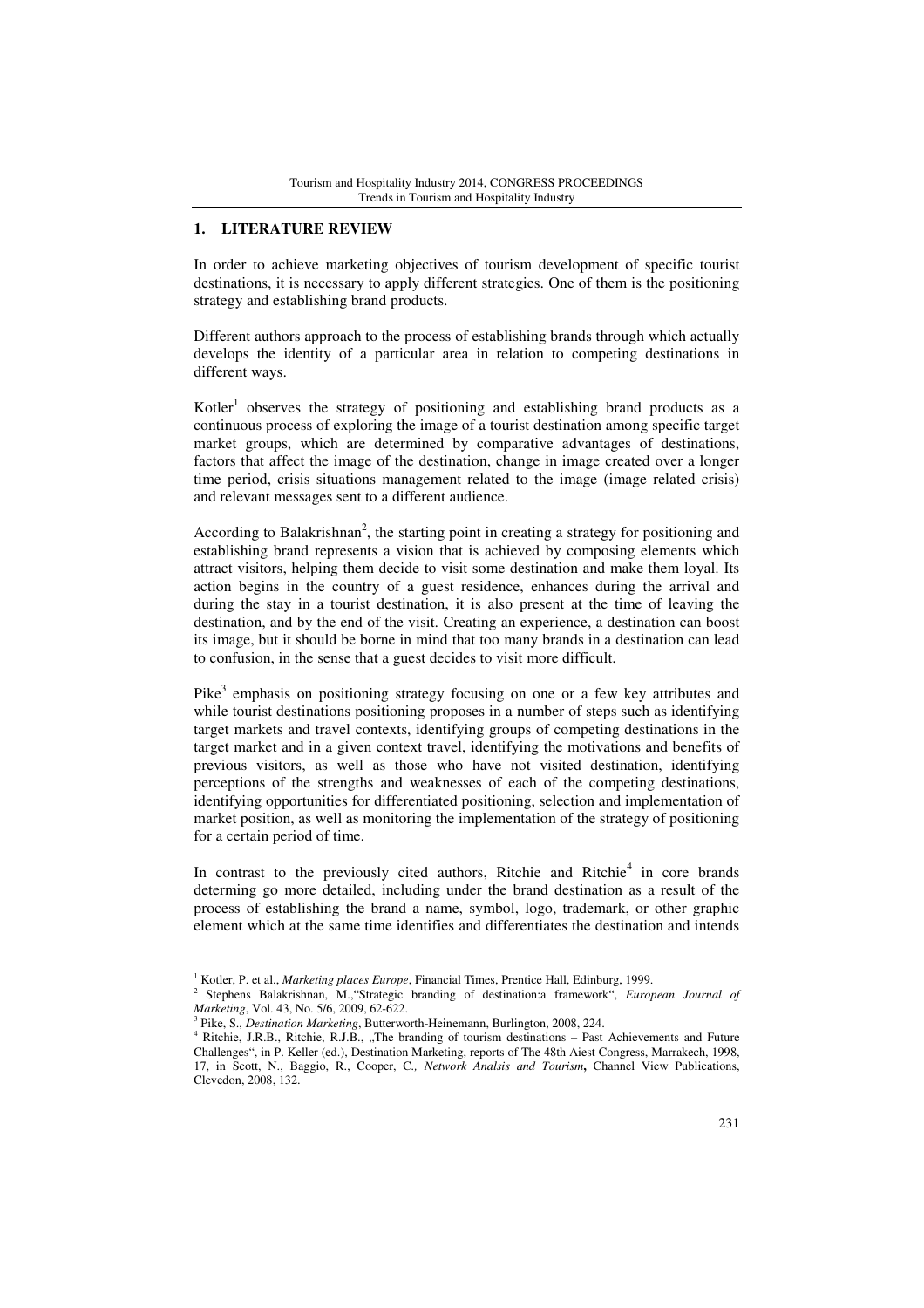to transfer promise and travel experiences associated with the destination, and also serves to amplify the union and pleasant memories of the experience of the destination.

However, when it comes to marketing point of view, most cited definition of brand is these of Aaker<sup>5</sup>, according to which the mark is "characteristic name and / or symbol (such as a logo, trademark or packaging design) intended to identify the goods or services of one seller or group and differentiation of these goods from goods of competitors ."

Anyway, from all the previous definitions of the term of positioning and establishing the brand, it is evident that the process of positioning and determining brand answers the question of what the destination that we position or brand is in comparison to other tourist destinations, in a way as perceived by visitors. Therefore, the experts who are engaged in the marketing of destinations tend to affect just the first association that appears in the perception of a specific target market groups, when they hear the name of a specific tourist destination.

Establishing brand products in the tourist destination has become one of the most popular concept in the field of marketing, especially when it comes to tourist destinations, so in the world of brands image and positioning of products and services become more important than the actual characteristics.<sup>6</sup>

About the image of tourist destinations as one of the components determining the brand has been written by many authors. Under the image of the place  $Kotler<sup>7</sup>$  implies summation of opinions, ideas and impressions that people have to a certain place, while by Elizur<sup>8</sup> rich image means that we know a lot about the place, from different sources, and from personal visits and personal knowledge, while poor image means that the place we know very little, and that this knowledge usually comes from a single source of information.

Unlike the above mentioned authors,  $Kunczik<sup>9</sup>$  discusses two possible types of image: open allowing the addition of features and closed which does not allow the addition of new features, at least not those that are different from the core image and that we call stereotypical. According to this author, when the stereotype of a particular place is formed, it is difficult to change it, and you need to invest a lot of effort to target groups become subject to new and different image.

<sup>5</sup> Aaker, D.A., *Managing Brand Equity*, Free Press, New York, 1991, 7.

<sup>&</sup>lt;sup>6</sup> As an example of a successful determination of branded products can be extracted Coca Cola, which in 2003, among the worlds\* top ten brands, was in first place, with a brand value of billion U.S. dollars. It was followed by Microsoft brand value of 65,17 billion U.S. dollars (according to data from Business Week from August 2003).

<sup>7</sup> Kotler, P. et al*.,.Marketing places***,** Free Press, New York, 1993.

<sup>8</sup> Elizur, J., *National images*, Hebrew University, Jeruzalem, 1987.

<sup>9</sup> Kunczik, M., *Images of nations and international public relations*, LEA, Mahwah, New Jork, 1997.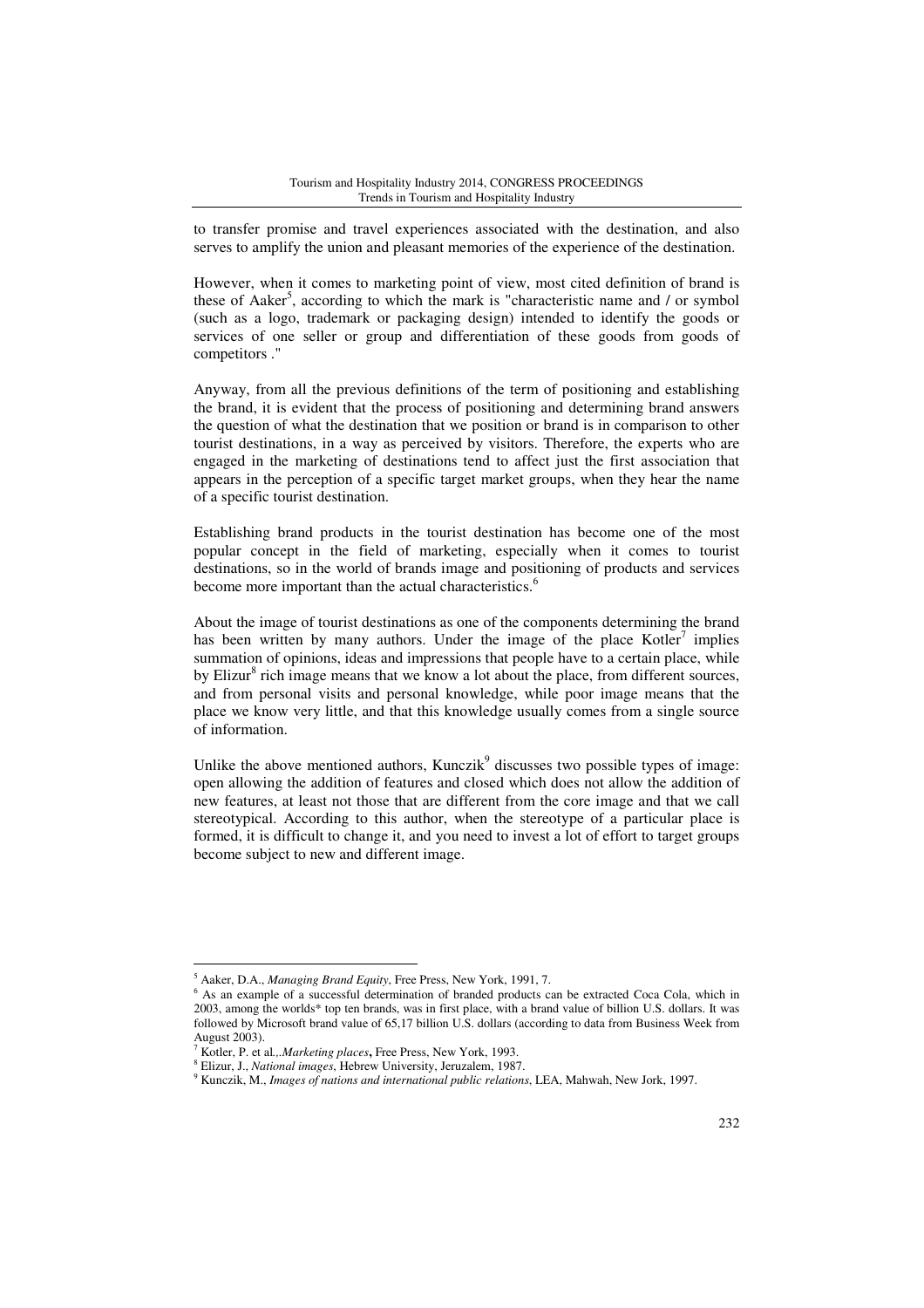## **2. EXAMPLES OF GOOD PRACTICE FROM THE NEIGHBORHOOD**

The basic components include brand identity that represents own image pursued<sup>10</sup>, brand image that relates to the current image as consumers perceive it, and brand positioning as a third element which is a function of increasing correspondence between identity and brand image (Figure 1.).

### Figure 1: **Identity, positioning and brand image**

 $\overline{a}$ 



Source: Pike, S., *Destination Marketing*, Butterworth-Heinemann, Burlington, 2008, 179.

Creating brand image of tourist destinations is long and not at all simple process that involves the evaluation of the image of the visitor, but also of the target market group. In doing it, it can be used a variety of research instruments such as surveys of attitudes, questionnaires, focus groups or in-depth interviews.

An example of a very interesting process of establishing brand had the Italian city of Turin in which, on the basis of studies of the National Bureau of Statistics, it has been analyzed the perception that foreign tourists have of this city. The research results were used to promote a new brand; choose a logo, slogan, visual identity, and develop a strategic communications plan.<sup>11</sup>

At the core of the brand it can be put the name of a certain tourist destination which, in this case, is one of the elements of positioning the destination and its differentiation from competing destinations.

It is often the case to add to the name of the destination brand associations. So resorts Bargara, Moore Park and the nearby Queensland Woodgate in  $2003<sup>th</sup>$  added to their name the word "beach" thus clearly signaling an important functional attribute, while the macro tourist regions when determining the names give the emphasis to the labeling

<sup>&</sup>lt;sup>10</sup> While the brand identity of Wales is "In Wales you will find a passion for life – HWYL" (Pride, R., *Destination Branding: Creating the Unique Destination Propostion*, Butterworth-Heinemann, Oxford, 2002, 109-123), New Zealand brand identity is "New Pacific freedom" (Morgan, N., Pritchard and Piggott, R., New Zealand, 100% Pure: The Creation of a Powerful Niche Destination Brand, *Journal of Brand Management*, Vol. 9., No. 4/5, 2002, 335-354).

<sup>11</sup> Avraham, E., Ketter, E., *Media Strategies for marketing places in crisis*, Butterworth-Heinemann, Burlington, 2008, 19.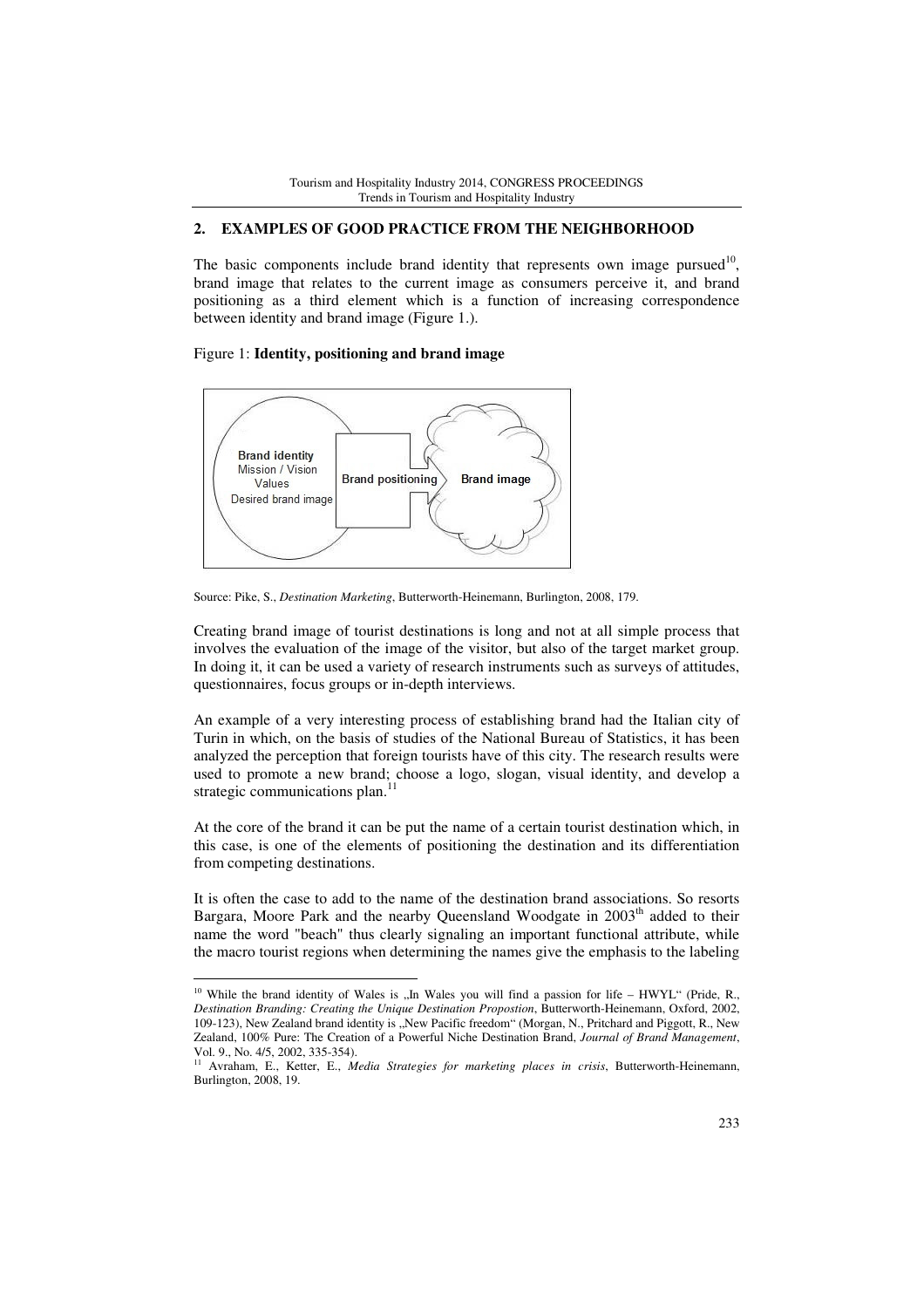associated with the name of tourism products in these regions as Dinasour or Canyonland.<sup>12</sup>

As previously stated, the goal of branding process is to determine the brand's logo, slogan and visual identity of a particular destination. Most tourist destinations use as logo identical motifs such as flowers, trees, stars, buildings, or, if it comes to marine destinations, shore, waves, boats, sun, etc. Often used are also geographical forms such as triangles, circles, arches, etc.

To be effective as a marketing tool, a logo should be unique and congruent with the new image, which seeks to create a destination, and it must use its distinctive features.<sup>13</sup> An example is the city of Syracuse, New York, which entered the postindustrial era, but which still had a logo with chimneys, smoke, and industrial landscape, incompatible with the new image. After a long public debate, it has been adopted a new logo with silhouettes of skyscrapers, the heavens and the lake.<sup>14</sup>

Unlike the logo, the slogan implies a specific marketing message which, through a succinct and brief suggestive phrase, conveys certain information about the destination. A good slogan can be used for several years in various campaigns, but in any case must be aligned with what the destination truly offers, no matter to which the element positioning slogan puts the accent (the nature, location, people, water, air, gastronomy, etc.).

This means that if a particular slogan promises golden beaches, turquoise lagoons, a unique experience for tourists, and there is nothing of it, a tourist who comes will be disappointed, and the image will ultimately be compromised.<sup>15</sup>

Besides logo and slogan, visual symbols such as monuments, interesting buildings, gates, sculptures, bridges, towers, fortresses etc., can be used as a brand, too, becoming symbols and partly destination image, with greatest advantage in the efficiency of transmitting messages. So as some of the best examples of visual symbols in a global framework can be mentioned the Eiffel Tower in Paris, Big Ben in London, the Golden Gate Bridge in San Francisco, Red square in Moscow, Operahause in Sydney, the pyramids of Egypt.

<sup>12</sup> Pike, S., *Destination Marketing*, Butterworth-Heinemann, Burlington, 2008, 203.

<sup>&</sup>lt;sup>13</sup> In the London logo introduced in 2004, which was recently updated, is underground railways and typical London taxi, then the means of transport play a dominant role during the movement of visitors around London (Gabor, K., *Place Marketing*, Debrecen, 2006.).

<sup>14</sup> Avraham, E., Ketter, E., *Media strategies for marketing places in crisis*, Butterworth-Heinemann, Burlington, 2008, 56.

<sup>&</sup>lt;sup>15</sup> The slogan that wanted to show Thailand as the country of wonderful people, wonderful experience and beautiful landscape was "amazing Thailand", as in the slogan with which South Africa wanted to show the limitless posiibilities that exist in the country after the collaps of apartheid was "It\*s (im)possible". Interesting is a case of New York which after 30 years of using slogans, developed two new ideas of which one was selected as a slogan which will be added to about 200 products and services associated with one of the most successful global brands (Avraham, E., Ketter, E., *Media Strategies for marketing places in crisis*, Butterworth-Heinemann, 2008, 57-58).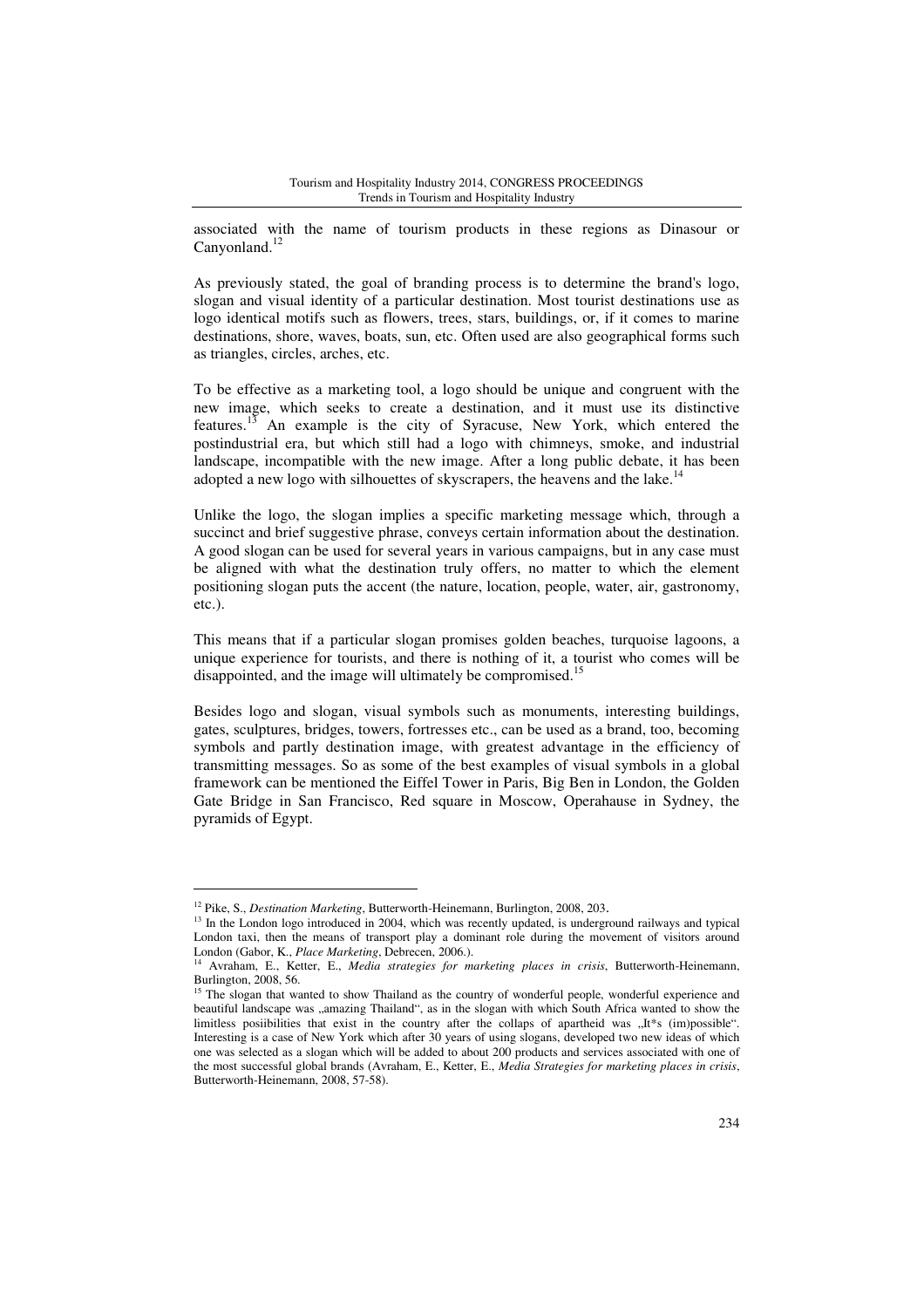According to most authors dealing with establishing brands, to create a new image of tourist destinations merely cosmetic changes in the logo, slogans and visual symbols, are not sufficient, but they need to be monitored by real change.

Thus, according to Paddison<sup>16</sup> successful marketing must have a foothold in the physical changes adapted a new image of the destination, while  $Fenster<sup>17</sup>$  points out that for real and profound changes in the image of the destination should pass from six to eight years.

Although the positive image of a particular tourist destination can be adequately built through taking of appropriate marketing activities in all aspects of marketing programs, it should be emphasized that it has to be primarily based at key tourist attractions of a destination which in the process of brand establishing have decisive role.

In establishing the brand destination, except that the image of the destination should be based on the main attractiveness, attittudes and feelings of local residents should not be put in the background, but they have to be examined and taken into consideration. The reason for this lies in the fact that the local population has an interactive relationship with visitors in different situations and in different places (gas stations, supermarkets, swimming pools, etc.), so the local support to the tourism industry, which is manifested through friendly encounters with visitors, goes in favor of destination tourism development.

Through these meetings, and by applying the appropriate positioning strategy, it will be easier to come up to the formation of the so-called thematic destinations that base their image on creating a special atmosphere and environment related to a destination. In such a cases it will be reflected in the architecture, street furniture, scenery, costumed staff, distinctive stories of tourist guides and local residents, recreational activities, entertainment, music, catering services, choice of souvenirs and other experiences for guests.

As a successful example of thematic destinations can be extracted Heidiland area in the eastern canton of Switzerland, Graubünden, where Johanna Spyri wrote her book "Heidi" on unwanted orphan Heidi. It is a destination that attracts tourists enabling them interactive experiences, especially through walking by Heidi footpath - hour to hour and a half long footpath that has 12 characters in several languages, each with a different excerpt from the book and an explanation of some of the chapters. At the top of the mountain is a 200 year old shepherd's cottage where tourists meet with the person who plays Heidis grandfather<sup>18</sup>, and the area has also developed a brand of mineral water called Heidiland. Tourism operators in this area came together in order to promote the region with an emphasis on home entertainment in the area of the Alps,

<sup>16</sup> Padisson, R., City marketing, image, reconstruction and urgan regeneration, *Urban Studies*, Vol. 30, No. 2,  $339-350.$ 

<sup>17</sup> Fenster et al., *Selling the city: physical, social and administrative aspects of a marketing plan for Beer Sheva*, Ben-Gurion University of the Negev, Beer Sheva, 1994.

<sup>&</sup>lt;sup>18</sup> Schur, M:, Following my heart to Heidiland: Inside the landscape of a famous movie. Retrieved on 3/6/07 from: http:// www.escapeartist.com/efam/43/In search\_of Heidiland.html., June, 2007. (in Pike, S., *Destination Marketing*, Butterworth-Heinemann, Burlington, 2008, 227).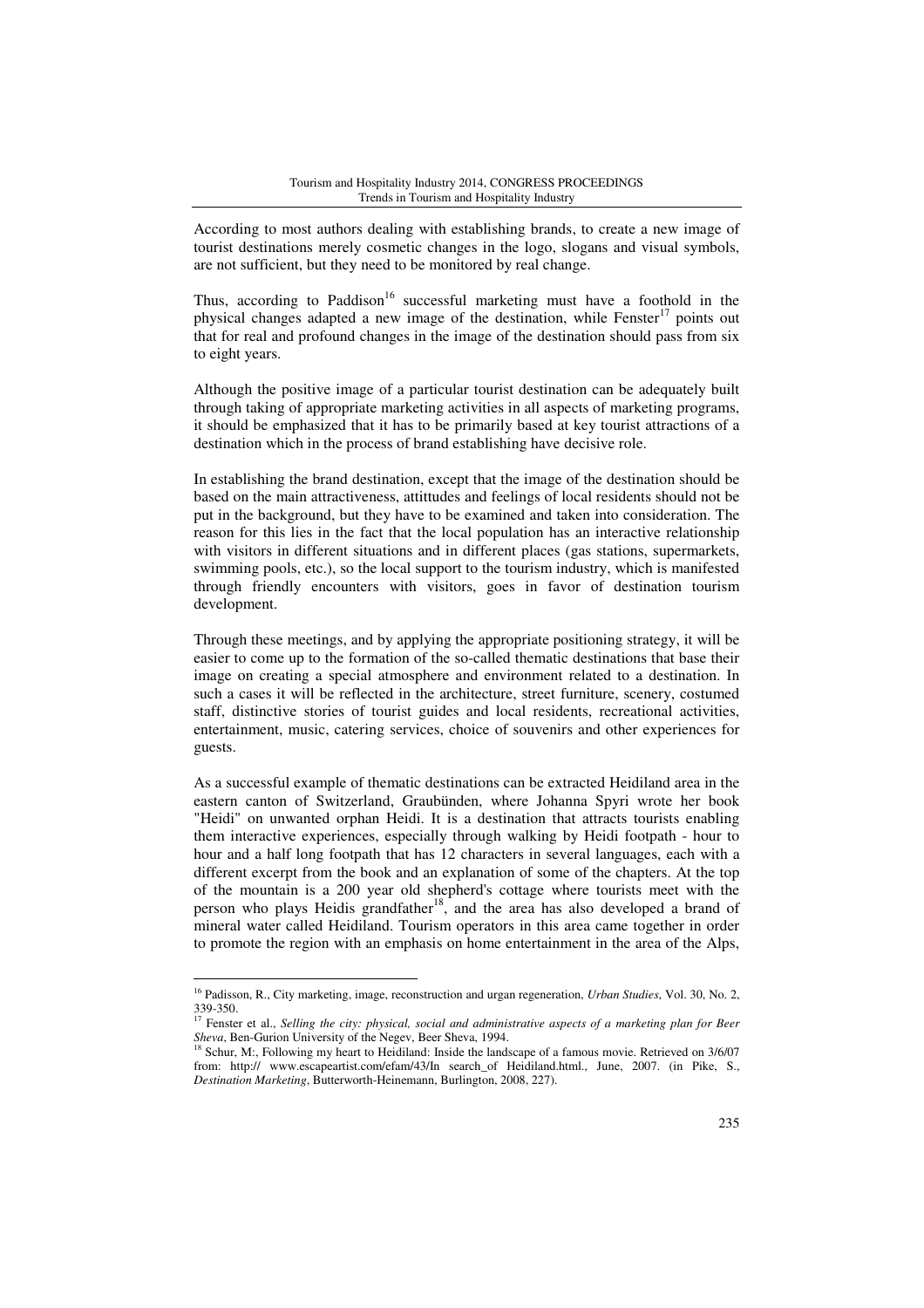and Heidi story served them as an inspiration for the development of various tourist facilities, products and activities based on local natural resources and other resources created by man.<sup>19</sup>

Establishing brand tourist destinations in Central and Central Europe is still in its infancy. Faster process of establishing brand mainly hampered by the lack of financial resources, lack of marketing experience related to overseas markets, and unrealistic expectations about the time in which it is possible to achieve visible results.

As an example may be mentioned that the strategy of establishing brand of Slovenia after the secession was positioned as a destination civilizing Western European country whose neighbors are Austria and Italy, and that is far from the Balkan communities.

# **3. BRANDING CROATIA AS A TOURIST DESTINATION**

In Croatia, however, it was necessary to establish the national tourism brand strategy with the primary objective of differentiation country from its neighbors and reassurances to restore the previous market quality and value.<sup>20</sup>

According to the Strategic Marketing Plan for Croatian tourism for the period from  $2010<sup>th</sup>$  to  $2014<sup>th</sup>$ , Croatia is primarily positioned as the Mediterranean country, which preserves the legacy of ancestors which proved extremely successful, and therefore it may be recommended the continuation of this strategy of establishing the brand in the coming period.<sup>21</sup>

In spite of the regional diversity of supply and the fact that inland coastal areas and inland parts of the country are started to be visited by foreign tourists, it is still not expressed in such a large extent that to affect the basic image of the country as a whole. Therefore, the recommended positioning strategy for Croatia ranges from pure Mediterranean authenticity with numerous functional (Mediterranean ambience, discovery, relaxation, authenticity and quality) and emotional (experience, familiarity, enjoyment of tradition, environment, security) benefits, but also benefits of selfexpression (an escape from reality, enjoyment, entertainment, excitement, pleasure, research).<sup>22</sup>

In order to represent Croatia as a country that offers a variety of experiences, the application of the strategy of differentiation is a necessity and at the level of the Croatian regions, too. If the region does not define its own positioning and reinforce its specificity, tourists will see Croatia as a uniform land in which the Croatian regions compete with each other rather than compete with regions in other destinations.

 $\overline{a}$ <sup>19</sup> Idem (in Pike, S., *Destination Marketing*, Butterworth-Heinemann, Burlington, 2008, 227).

<sup>20</sup> Hall, C.M., Harkonen, T., *Lake Tourism, an integrated Approach to Lacustine Tourism Systems*, Channel View Publications, Clevedon, 2006.

<sup>&</sup>lt;sup>21</sup> Strategic Marketing Plan for Croatian tourism for the period from 2010th to 2014th, THR and Horwath Consulting, Zagreb, 2009, 21.

 $22$  Idem, 172.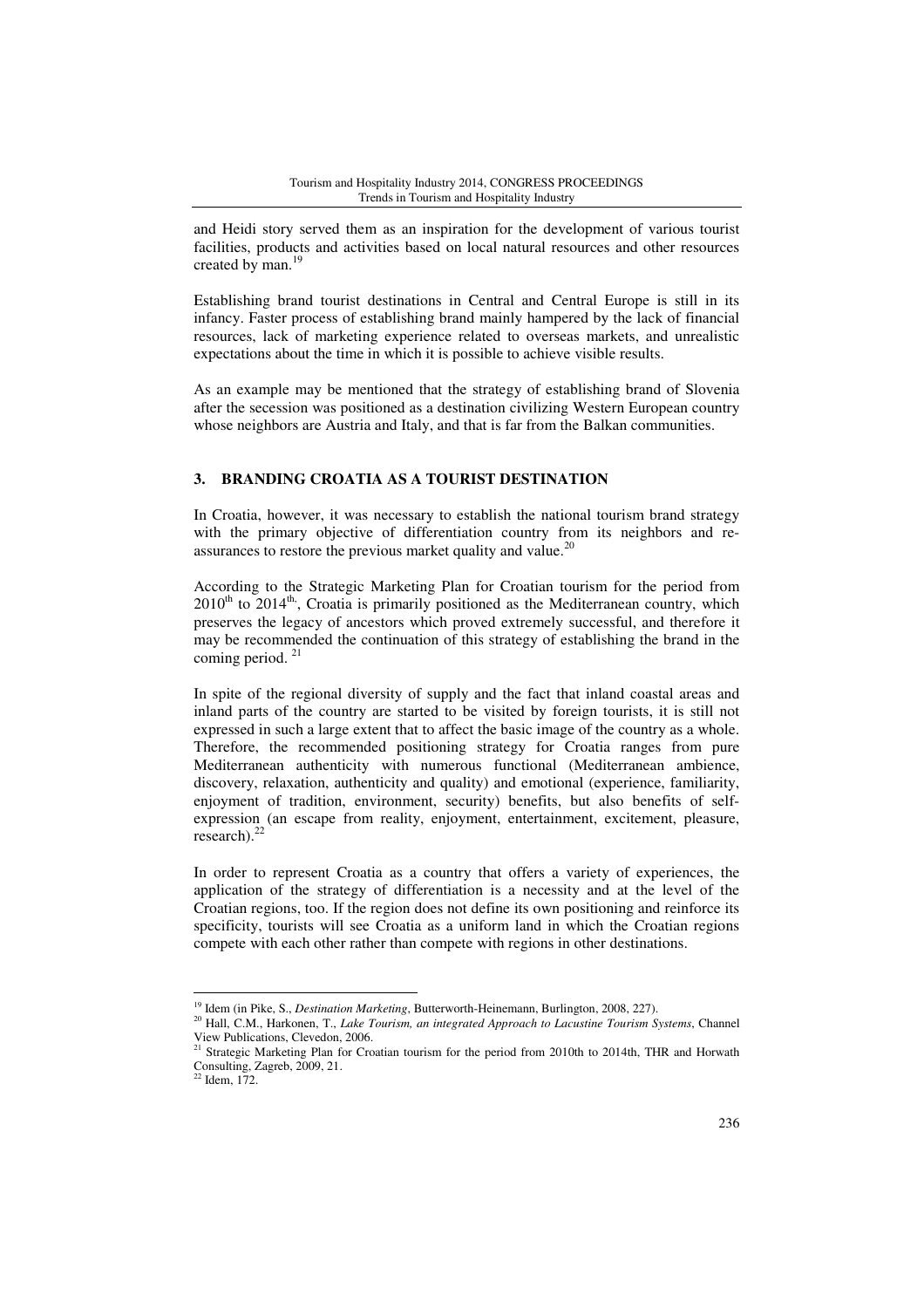Through the proper positioning of the regions in Croatia can be accomplished a number of advantages, such as enrichment of Croatian offers by diverse experiences, increasing of the tourist satisfaction by targeted products, differentiation relative to competitors, disabling the internal competition between Croatian regions, as well as providing a framework for communication strategy and build the image with an emphasis on main competitive advantages. $^{23}$ 

Tourism Development Strategy of the Republic of Croatia until  $2020<sup>th</sup>$ , when it comes to branding system, also talks about the need to conduct a professional structuring of Croatian tourism brand and its architecture in order to change the perception of origin market of Croatia as a summer vacation destination. Only through the development of professional branding, identity of Croatia, as a mixture of rational, emotional, social and cultural benefits available to potential guests, becomes understandable and based on real competitive advantages.<sup>24</sup>

# **4. BRANDING SLAVONIA AS A TOURIST DESTINATION**

When it comes to the region of Slavonia, it is empirically possible to determine how this region currently does not have specific and recognizable identity that results from an equally distinctive economic and marketing identity. For its realization it is necessary to position all the positive dimensions of their identity into a coherent whole that will be able to correspond with the dynamic reality. That would be the most effective out of all post-war trauma and how to connect the contemporary European and world development directions.<sup>25</sup>

In order to position the area of the region of Slavonia properly, there is a number of questions to be answered such as those relating to the types of products we offer, as well as markets or market segments where we offer the products. The basis of a successful strategy of establishing brand and positioning for this area, which provides for the Strategic Marketing Plan for Croatian tourism for the period  $2010^{th}$  to  $2014^{th}$ should be a mutual agreement on a common destination management organization at the regional level that would develop and implement a strategy of establishing a professional brand with "authentic joy of living" as a basic element positioning and nature, peace and gastronomy as a primary image.

The image of the region of Slavonia can be estimated by Elizur's model of the star<sup>26</sup>. Graphical model of the star shows the different attributes of a particular area. The area which has a poor image has one dominant feature, while a region with a rich image has more dominant features and many facets. The more lines of a star, it's a richer image.

<sup>&</sup>lt;sup>23</sup> Strategic Marketing Plan for Croatian tourism for the period from 2001th to 2005th, THR and Horwath Consulting, Zagreb, 2002, 172.

<sup>&</sup>lt;sup>24</sup> *Tourism Development Strategy of the Republic of Croatia untill 2020*, Institute for Tourism, Zagreb, 2013,

<sup>36.</sup>  <sup>25</sup> Ružić, D. i dr., *Park prirode Kopa*č*ki rit Plan upravljanja, sektorska studija Turizam*, Ekonomski fakultet

u Osijeku, Osijek, 2002, 63. <sup>26</sup> Elizur, J., *National Images*, Hebrew University, 1987, from Avraham , E. and Ketter , E., *Media Strategies for Marketing Places in Crisis*, Butterworth – Heinemann, Oxford , 2008, 26.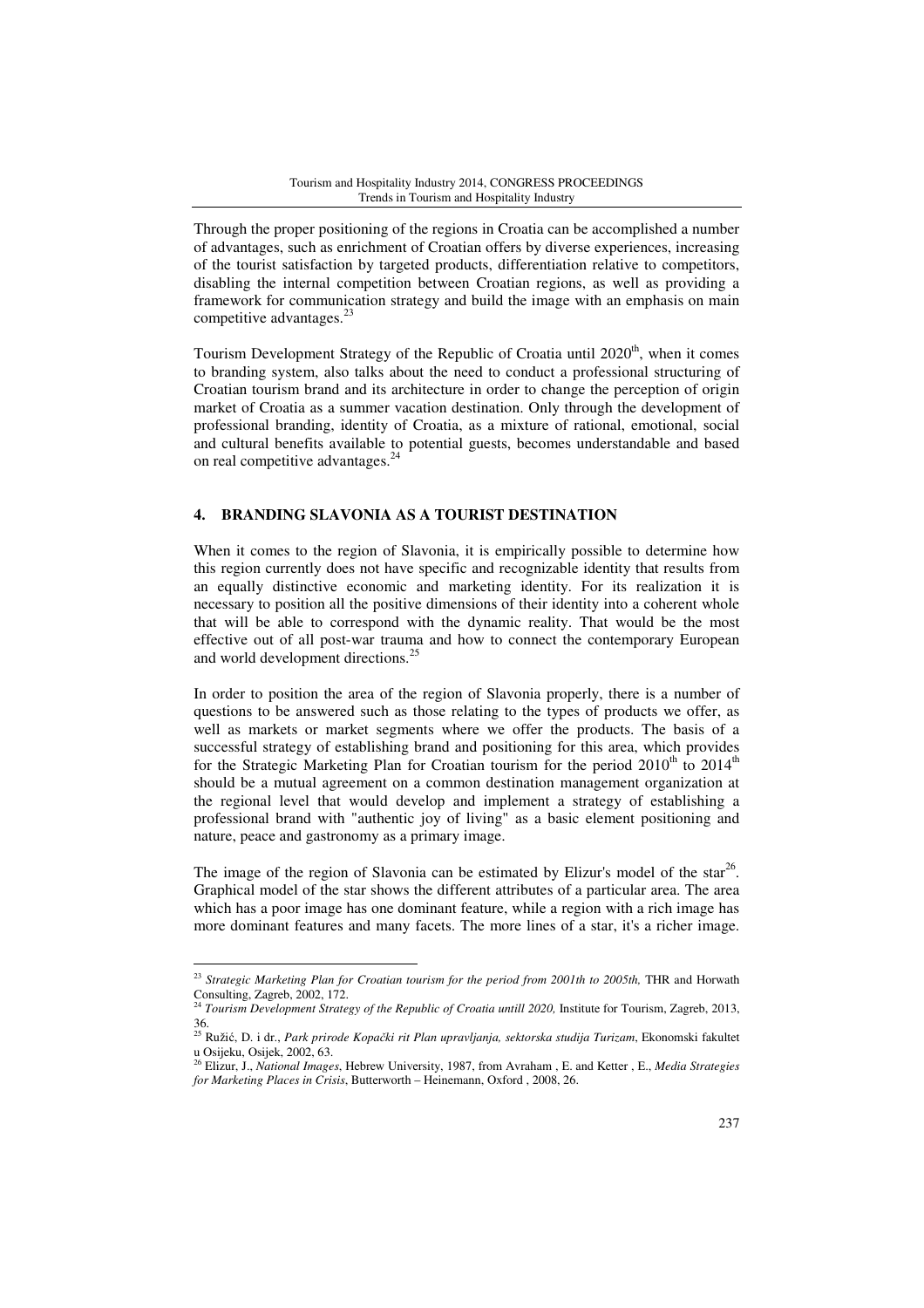All features do not have the same effect, some lines in the graphical model are very striking, and the other invisible. In areas with rich image, stars are with a lot of arms, as in the case of areas with poor image, the stars have two or three branches.

Figure 2. shows the image of the region of Slavonia in the present, and the image of the area as it would be desirable in the future. While current image of the region is poor (shown by a star with a small number of arms and one distinctive facet representing business tourism as the dominant tourism product), the image of Slavonia in the future should provide the more dominant characteristics displayed by the stars with multiple arms of which some are accentuated and present selective forms of tourism in whose development should be invested over the next period (rural, wine, eco, cultural tourism, etc.).

Through the application of this model it is possible to show that through effective marketing areas with poor image can become areas with rich image. The more dimensions the area has, the less the visitors will be focused on the problematic aspects. Intense marketing of one or several attractive facet facets can get a dominant role in the image of the area, so it can overcome previous perceptions.<sup>27</sup>

# Figure 2: **Determining the image of the region of Slavonia in the present and future models through a star**



 $\overline{a}$ 

# **5. BRANDING THE CITY OF SLAVONSKI BROD AS A TOURIST DESTINATION**

In any case, even in the case of the region of Slavonia, as well as its individual parts, tourist destination branding is a lengthy process involving evaluation of the image of the visitor, but also of the target market group. The aim of this process is to determine the logo, slogan and visual identity of a particular destination. Thereby, a logo should be unique and congruent with the new image, which seeks to create a destination, a slogan designed as a marketing message through a succinct and brief suggestive phrase lengthy<br>market<br>tity of a<br>he new i

Source : Modified by Elizur, J., *National Images*, Hebrew University, 1987, from Avraham, E. and Ketter, E., *Media Strategies for Marketing Places in Crisis*, Butterworth – Heinemann, Oxford , 2008, 26

<sup>&</sup>lt;sup>27</sup> Avraham, E., Ketter, E., *Media Strategies for Marketing Places in Crisis*, Butterworth-Heinemann, Burlington, 2008, 27.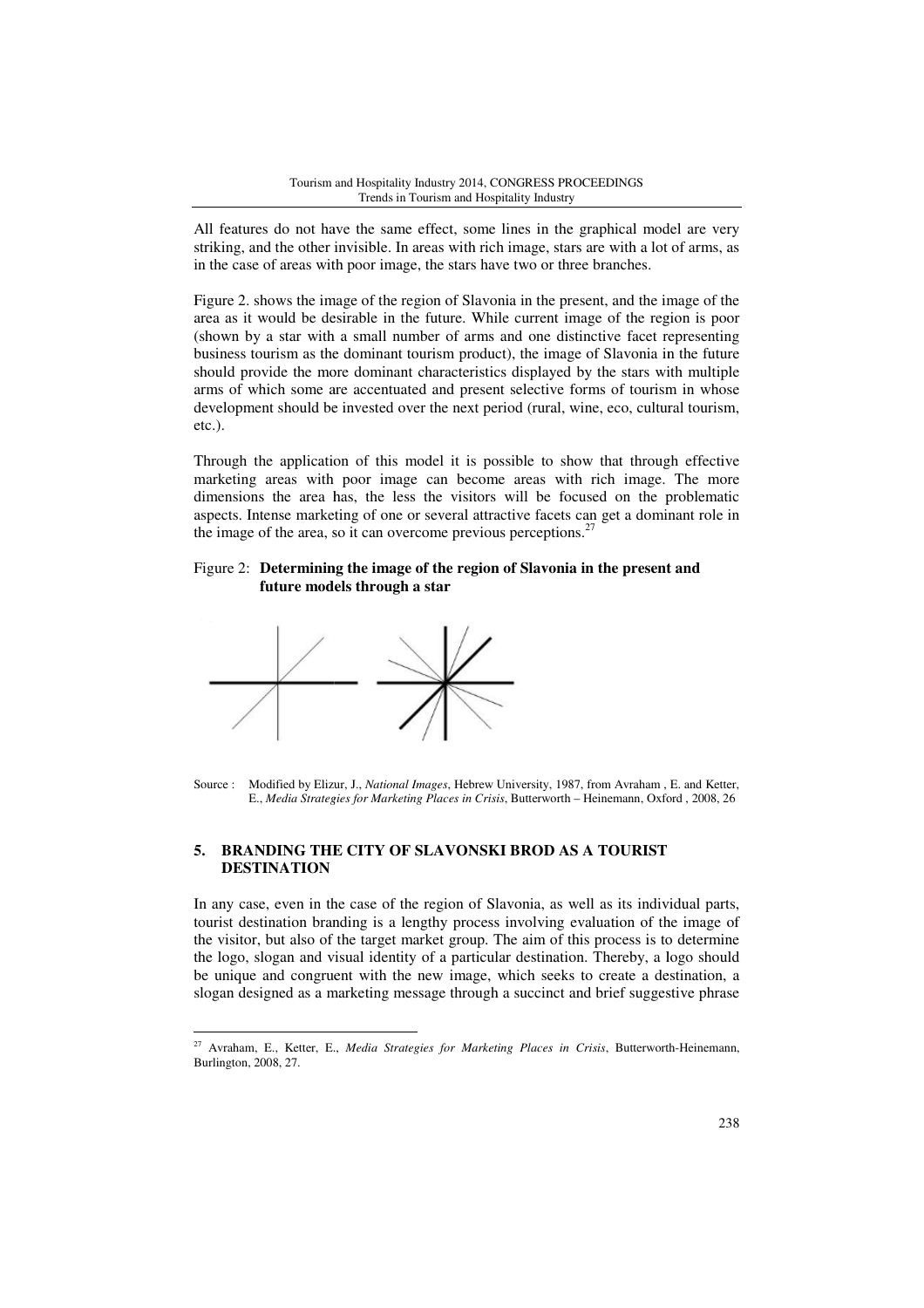#### Tourism and Hospitality Industry 2014, CONGRESS PROCEEDINGS Trends in Tourism and Hospitality Industry

conveys information about the destination. As elements of the brand are also used visual symbols that often become part of the image of the destination.

The city of Slavonski Brod, the seventh city of Republic of Croatia by size, has 59 141 inhabitants. It is situated by the river Sava, on the border with Bosnia and Herzegovina, and on the highway Zagreb – Lipovac that connects the European countries with Near East. According to the data of the Tourist Board of Slavonski Brod, in 2013<sup>th</sup> Slavonski Brod recorded 27 924 overnight stays with a share of 41,3% overnight stays of foreign tourists, and 5 300 arrivals of tourists in organized groups who visited the city under the program of excursion tour and with using the services of licensed tourist guides. % overnight stays of foreign<br>i who visited the city under<br>f licensed tourist guides.<br>term market recognition of<br>Institute for Tourism, while

Synthesizing key distinguishing elements on which long-term market recognition of Slavonski Brod should be built, in the study of the Zagreb Institute for Tourism drafting the tourism master plan, it was found that the tourism image of Slavonski Brod should be based on four elements: history and culture, friendly people, a characteristic atmosphere and natural features of the area.<sup>28</sup>

On the basis of this vision of the elements that make up the key components of tourism identity of Slavonski Brod core brand values that are shown in Figure 3. were derived, and these are, along with openness as a core brand promise, also other values, such as displacement, sociability, relaxation and enchantment.

# Figure 3: **Brand concept of Slavonski Brod as a tourist destination**



 $\overline{a}$ 

Source: *Tourism Master Plan for the city of Slavonski Brod*, the Institute for Tourism, Zagreb, 2010 , 117.

Although part of the branding process of Slavonski Brod (resource basis, market analysis, stakeholder analysis, SWOT analysis) is contained in the tourism master plan, branding strategy for the city, especially in terms of integrating the brand in marketing the city as a tourist destination, is is a part of the action plan of Slavonski Brod tourism development made also by the Institute for Tourism.<sup>29</sup>

<sup>&</sup>lt;sup>28</sup> Tourism Master Plan for the city of Slavonski Brod, Institute for tourism, Zagreb, 2010, 116.

<sup>&</sup>lt;sup>29</sup> Action plan of Slavonski Brod tourism development, Institute for tourism, Zagreb, 2011, 57.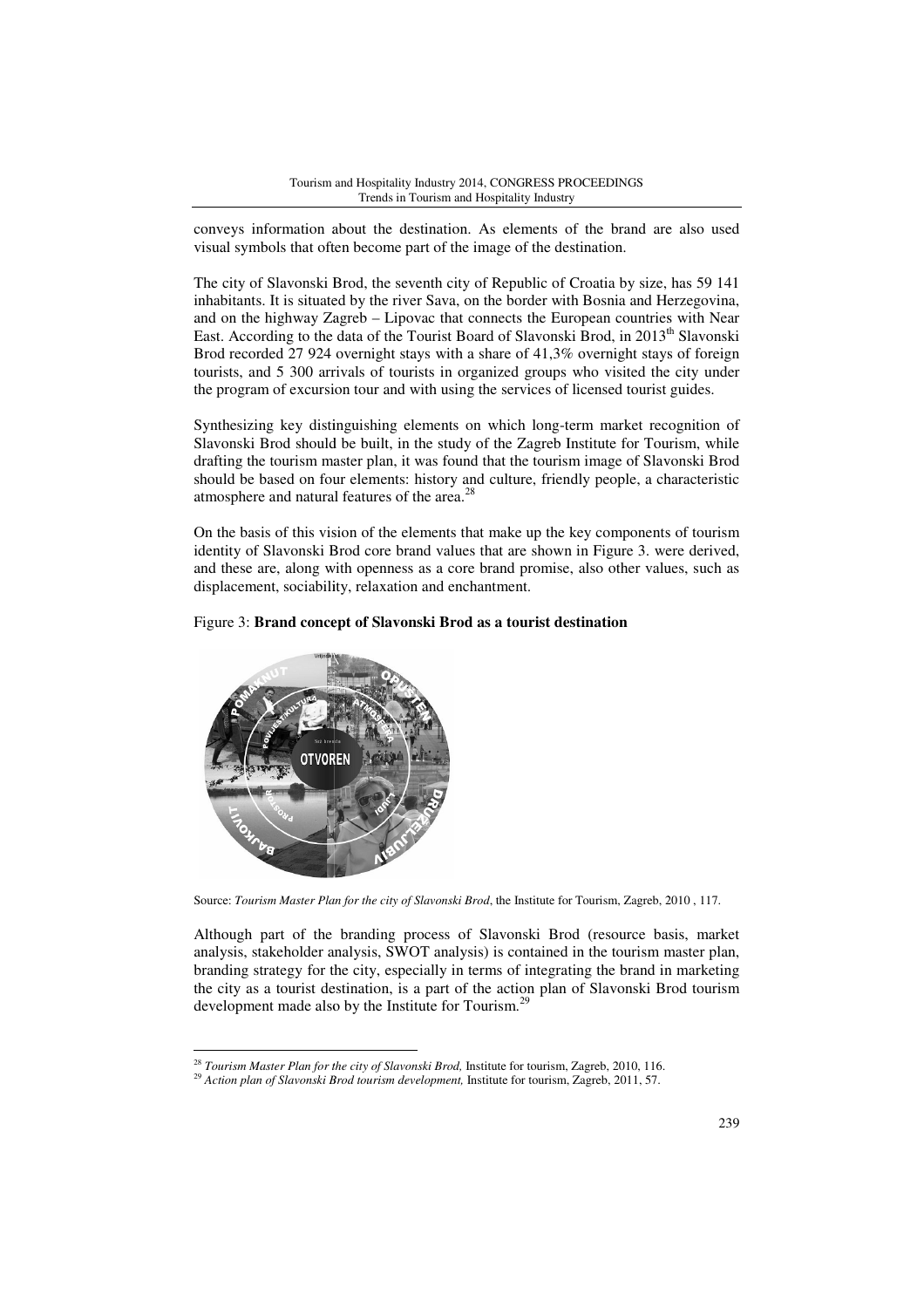This document is envisaged that the project is implemented through the creation of brand manuals that will explain what is the essence of the brand of the city and what are its core values, and how they are expressed through tone of voice, image, graphics and the color scheme. It was also emphasized that one should take into account the ways in which to apply the value of the brand in marketing to present the city consistently in all types of media and communication, but also on the technical aspects in terms of coverage, and how to use the logo, font, colors, etc.

In the course of action to branding the city, with the aim of gaining insight on how on one hand Slavonski Brod is perceived by its citizens, on the other hand by visitors, in September  $2010<sup>th</sup>$  there was conducted primary research on the image of the city through a survey. The results of research on a sample of 700 people, of whom 40% were younger than 25 years, which were published in a study of The Tourist Board<sup>30</sup>, showed that :

- almost 50% of the respondents considered that the city of Slavonski Brod is not only an industrial city, and almost 80% of them are proud of their city,
- by more than 70% of the respondents Slavonski Brod is perceived as a city which boasts openness to new ideas and people,
- by more than half of the respondents the city was assessed as the friendly, picturesque and relaxed town,
- more than 75% of the respondents, when they were able, would not limit tourism development.

In continuation of the project it has been established cooperation with the Zagreb Faculty of Graphic Arts, on which basis was, in December  $2010^{th}$  and January  $2011^{th}$ , among regular students, conducted a competition whose object was the creation of slogans and visual identity of Slavonski Brod. Defined content reffered to character and / or logo - to basic graphic standards and relations in terms of horizontal and vertical series and relations with the background; the slogan (in Croatian and English) and the relationship with the sign and / or logo, and display the relationship between the sign and / or logos and slogans, characteristic color show, the characteristic letters display, clear and concise description of the solutions, and show practical applications through the use of the website, cover of the brochure or catalog and stationery including stationery, envelope and business card.

The competition entry should have been prepared in digital format on CD-ROM with accompanying A3 printing, laid on a hard surface, with application form, brand concept for the city of Slavonski Brod established by the Institute for Tourism and study that combines the results of opinion polls in the Annex. The jury consisted of representatives of the Tourist Board, the Zagreb Institute for Tourism and the Zagreb Faculty of Graphic Arts, with the evaluation procedure conducted by secret ballot through evaluation sheets, assigning one score from 1 to 5 to each template according to pre-defined criteria. Papers were evaluated for three days and electronically via the

<sup>&</sup>lt;sup>30</sup> Project of branding of the city of Slavonski Brod, the results of primary research and the announcement of *further activities,* Tourist Board of Slavonski Brod, 2010.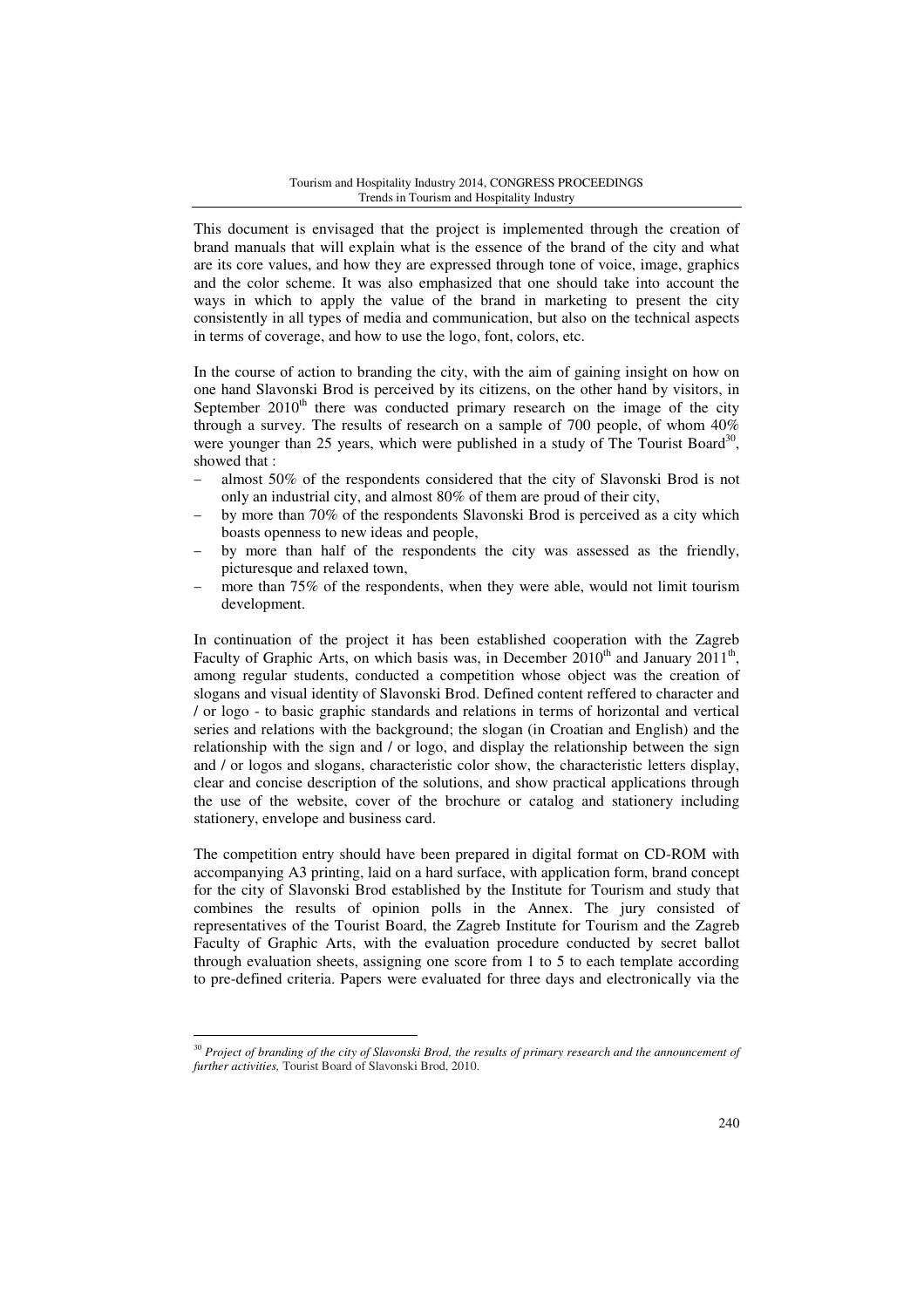web, voted a total of 3 622 voters, where the results of the vote were treated as one member of the jury.

In May  $2011<sup>th</sup>$  it was made a book of graphic standards in written and electronic form template to the winning logo and slogan chosen in the process of conducting the contest to design the visual identity of the city, which included the appearance of a protective space on the gray scale and the different colored surfaces on a business card, letterhead, stationery, envelopes, business seal, business folder, invitation, card/ticket, advertisement, poster, brochure, calendar, including the application of the sign on a Tshirt, pen, drop, lighter, cup, plate, glass, flag, napkin and glass washer.

### **6. METHODOLOGY AND RESULTS OF PRIMARY RESEARCH**

Tourist destinations branding is a lengthy process that involves the evaluation of the image of the visitor, but also the target market groups. As this is a very complex process, it takes some time to start operating the brand. Although it was expected that the new visual identity of Slavonski Brod in a relatively short period of time will be accepted by the tourism sector, and among those subjects who participate in the creation of the tourism product at the city level, and then at other levels (economy, culture, public institutions, etc.), it can be said that, in terms of its practical application during the past two and a half years, it was not accepted at a satisfactory level. Besides the website, letterheads and promotional materials of the Tourist Board, a new visual identity of the city has been almost only applied on the tourist information boards on which has been expressed welcome to the city and, to a lesser extent, on billboards, through which the organizers have announced some city events.

In order to determine the extent to which new tourism brand is even recognizable among the tourists and the locals, as well as the Tourist Board website visitors, and the degree of implementation of the visual identity of the representatives of the city public institutions and the city tourism and hospitality sector, the Tourist Bord of Slavonski Brod conducted a primary research during January and February 2014<sup>th,.</sup>

Research among the local population was conducted on a sample of 382 people stopped during the afternoons of the last two weeks of January of  $2014<sup>th</sup>$  at the central square of the city. As methods were applied survey and a method of a random sample, and as a research instrument was used questionnaire. Demographic representativeness of the sample was ensured by the fact that the study in which subjects with grades ranging from "insufficient" to "excellent" rated new visual identity of Slavonski Brod comprised 95% of the population of the city and surrounding.

Research among visitors of the Web sites of the Tourist Board of Slavonski Brod was carried out in the second half of January of  $2014<sup>th</sup>$  using a web questionnaire. Questions concerning the age of the respondents provided ages segmentation of respondents, while categorization of respondents was secured through employment status of respondents. The study was carried out on a sample of 300 respondents, of which 75% aged between 25 and 49 years and 62% at the current status "permanently or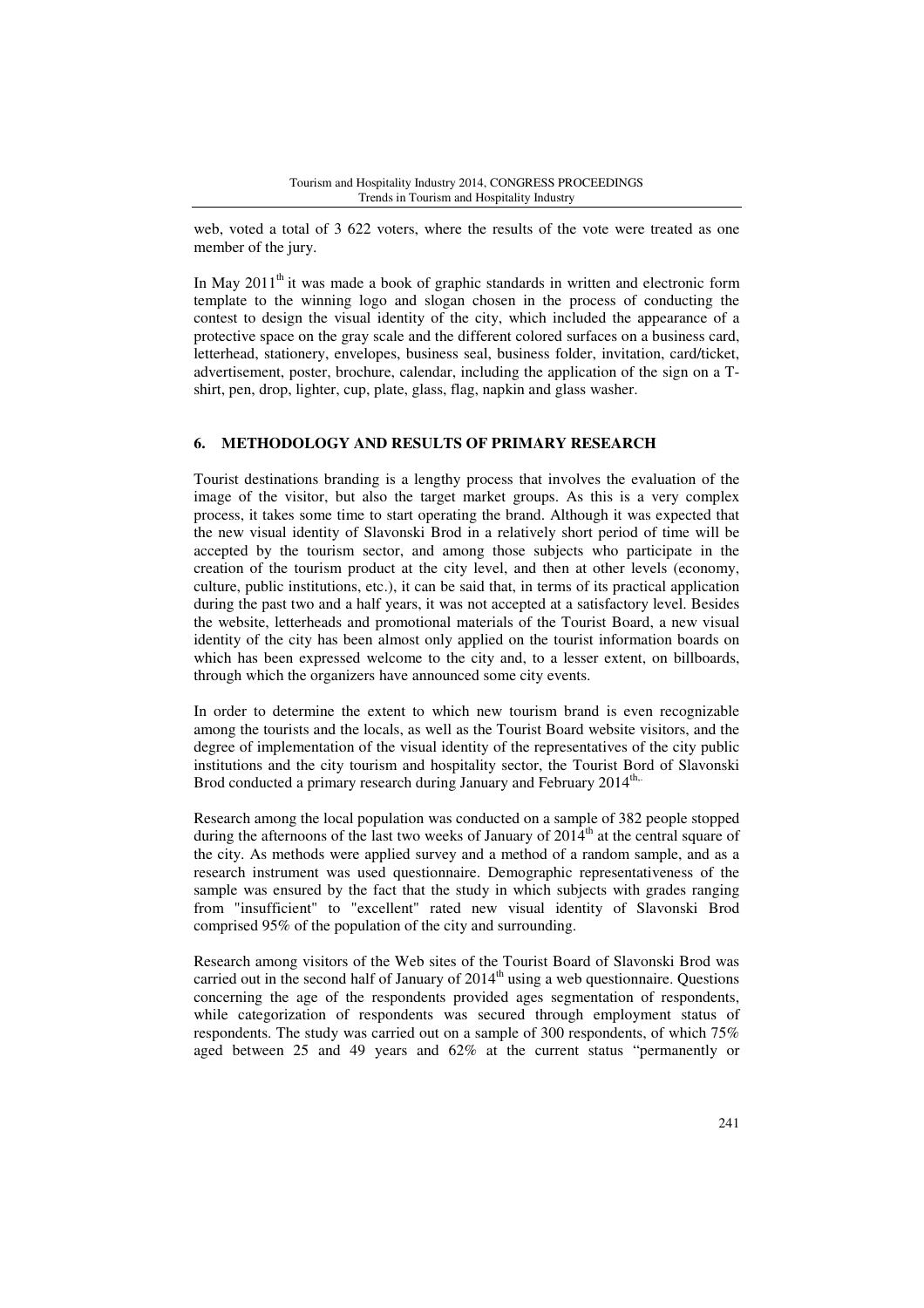temporarily employed". Respondents had to recognize the componenets of the visual identity of Slavonski Brod.

Research among tourists who in January  $2014<sup>th</sup>$  stayed overnight at the hotel "Art", the "Levicki" rooms and at the Moto club Brod was conducted on a sample of 90 tourists, 82% of them males, with response rate of 44%. 95% of researched tourists who were supposed to recognize the brand of Slavonski Brod among six offered brands of other Croatian cities has the current status "permanently employed".

Additional primary research during January and February  $2014<sup>th</sup>$  was conducted among representatives of the city's thirteen companies and public institutions, as well as, eleven companies from the tourism and hospitality sector, and was aimed to determine the extent to which the above-mentioned entities apply the chosen city logo and slogan. In this case as a method was also applied survey, and as a research instrument questinnaire, with the response rate of 52% in public sector, and 37% in tourism and hospitality sector.

The results of research were as follows :

 $\overline{a}$ 

- new visual identity of the city so far has seen 62% of the representatives of the public sector, and 45% of representatives of tourism and hospitality sector,
- the brand so far has been used by  $38\%$  of the public institutions and companies owned by the city, mostly on the boards (14%) and websites (14%) , and only by 9% of the respondents, when it comes to the service providers in the tourism sector, mostly on the leaflets (20 %) and brochures (20%),
- − 62% the of respondents in the public sector stated that it intended to begin (continue) with the use of the brand, while most of the respondents in the tourism and hospitality sector (60%) declared that there is a possibility.

Brand destinations is a relatively new concept, originated during the study of tourist destinations. Mix of brand destination has implications for consumer behavior. The image of the destination and the awareness of the destination are very important when defining the brand. It has been shown that there is a connection between the strength of the brand and the visibility and success of destination.<sup>31</sup>

If the primary research carried out shows that the image of a tourist destination is bad, and that negative associations are prevailing, local marketing specialists will need to decide on the selection of appropriate strategies that will serve the annulment of the negative and positive associations supporting.

In the past activities on the branding of the city of Slavonski Brod neither tourists nor the local population were dominated by negative associations. In the primary survey conducted by the Tourist Board in  $2010^{th}$  perception of Slavonski Brod as "the city that collapses", "economically stagnant", "not interesting for tourists" or "should avoid" were rare.

<sup>&</sup>lt;sup>31</sup> Ban, O., Mezei, K., "Romania, seeking for a destination brand", in 20. Bienall International Cogress *Hotel and Tourism 2010*, Proccedings, Faculty of Tourism and Hospitality Management Opatija, May 6- 8, 2010, 1387.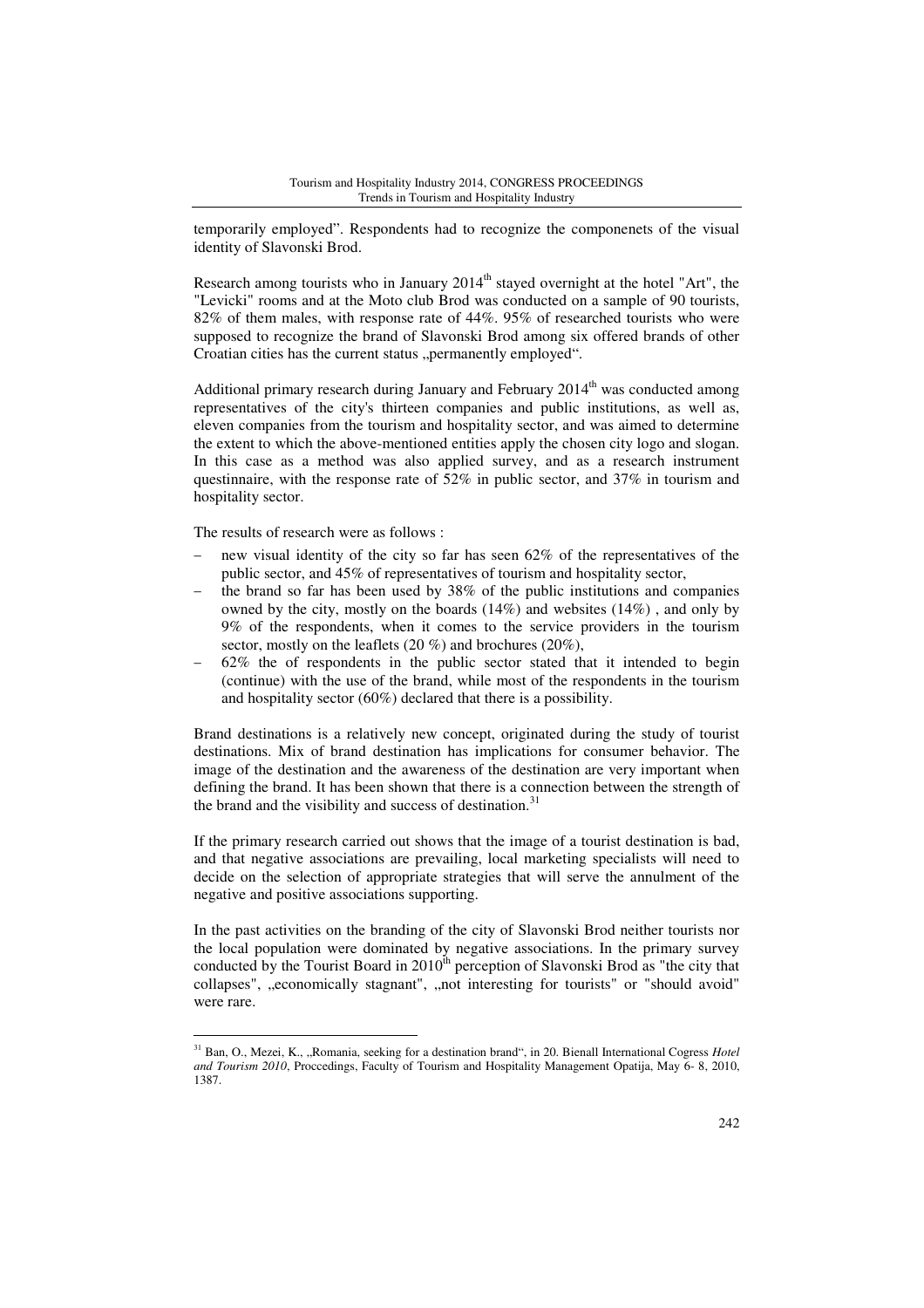#### **CONCLUSION**

Restrictions on primary research arised primarily from data limitations, and sample sizes. However, research that was conducted by the Tourist Board of Slavonski Brod among the various target groups during January and February  $2014<sup>th</sup>$  showed that the practical application of the new visual identity of Slavonski Brod in tourism and hospitality sector was more or less absent, what is the reason why the city brand was not recognized by a sufficient number of tourists as well as service users in this sector which resides outside the city.

From the conclusions of the meeting, which was held in the second half of February 2014<sup>th</sup> with the accommodation providers that generate a monthly average of more than 500 nights in the city of Slavonski Brod, it is evident that, at least when it comes to this activity, one can not expect significant progress in the implementation of the brand in this sector, without financial support of the Tourist Board.

Application of the new logo and slogan on the website, invoices, letterheads, etc. of registered providers of accommodation is not in question, but for the application of the visual identity on the inventory, furniture, key rings that keep the keys to the room, hotel cards, cover held menus or price lists, the owners of accommodation facilities require additional funding which, in terms of funding, is by them expected from the local community. At the same meeting was initiated that the Tourist Board with the purpose of giving tourists staying in accommodation facilities a certain amount of souvenirs with the city's logo and slogan.

There are numerous methods which will be in the function of continuation of the project of branding the city of Slavonski Brod as a tourist destination, including examining public opinion and target market groups of newly-built brand. One of them that will be definitely used is the method of evaluation of Slavonski Brod in comparison to other destinations, so that, for example, one of the questions, with the use of non-structured questionnaires, will be: "What other tourist destinations can compare the city of Slavonski Brod?"

A method that will also be used, and that is recommended by Avraham and Ketter $32$ will be interviewuing focus groups sized from 8 to 15 people who will be selected from specific target groups, as well as particular foreign journalists who visit Slavonski Brod in the framework of the thematic study trips organized by the Croatian National Tourist Board through the region of Slavonia. One of the recommended method will also be the method of interviewing experts with the intention to obtain data about their experiences during the implementation of marketing activities.<sup>3</sup>

<sup>32</sup> Avraham, E., Ketter, E., *Media Strategies for Marketing Places in Crisis*, Butterworth-Heinemann, Burlington, 2008, 21-26.

<sup>33</sup> Idem, 21-26